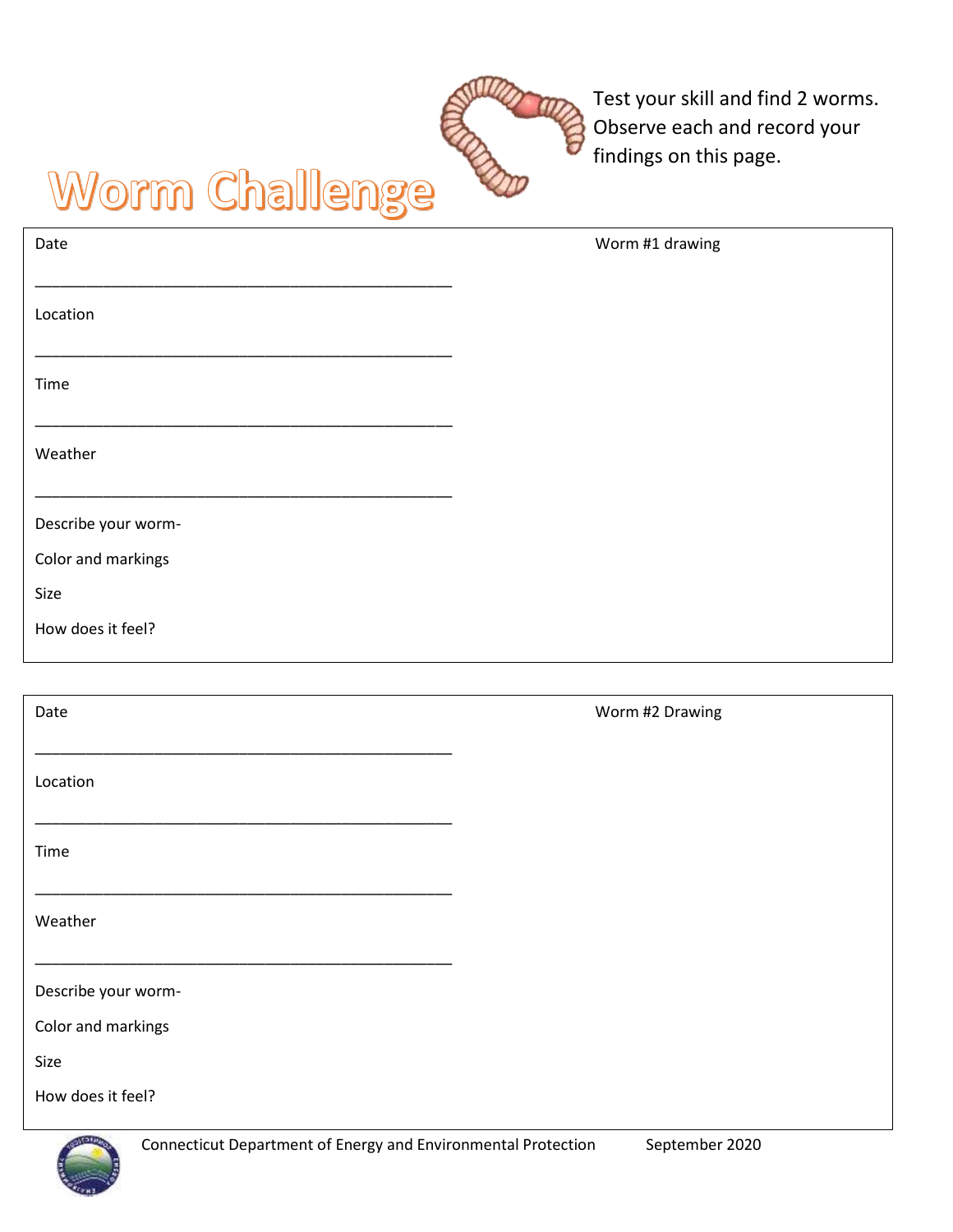# Did I Find the Jumping Worm?

Claim- I think

**Evidence- Inotice** 

Reasoning- Because jumping worms .......

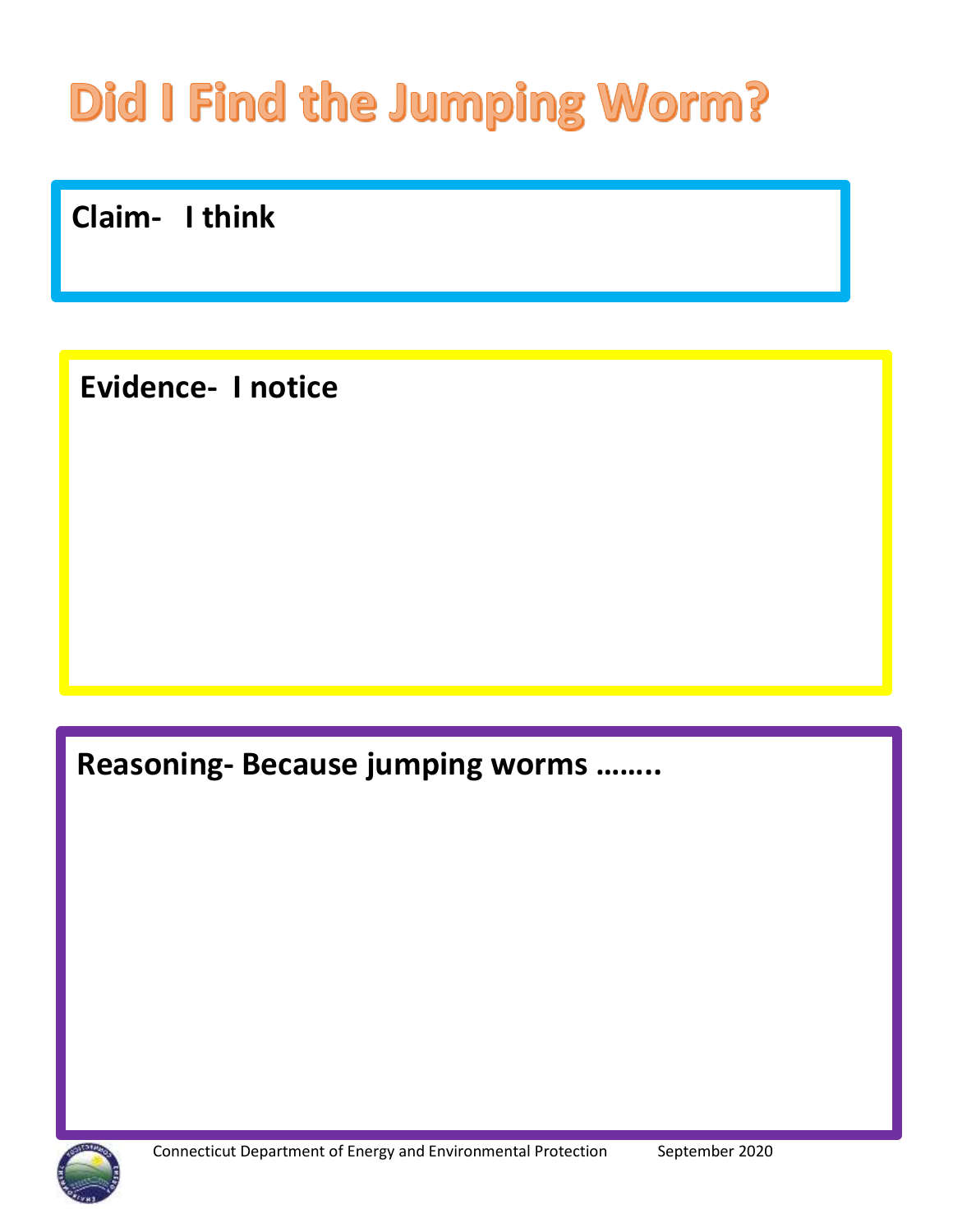### Worm Diversity Study! Visit a variety of outdoor locations to find worms. These may

include your yard and garden or relative's yards and gardens, the school grounds, a park with trails, forested areas that are open to the public.

Using care, dig into the soil in moist areas taking care not to damage plants or animals. Look under logs or rocks. Make sure to return things to their original place when finished. Explore and identify worms that you find using this data chart.

#### **Find at least 20 worms using this chart. Place a tally in each column to keep count of how many worms you find and their identification.**

|                                                  | Reference image   | Night Crawler                                                                  | Compost Worm i.e.<br>Red Wiggler                                  | <b>Jumping Worm</b>                                                | unknown                                                          |
|--------------------------------------------------|-------------------|--------------------------------------------------------------------------------|-------------------------------------------------------------------|--------------------------------------------------------------------|------------------------------------------------------------------|
| vou investigate.<br>ach location,<br>$\mathbf 0$ |                   | Night crawlers are large and<br>stiff with a rainbow sheen. Has<br>a flat tail | Compost or red wigglers<br>are thin, reddish color and<br>active. | Jumping worm is brown<br>to grey with a white<br>band or clitellum | For those you<br>cannot identify.<br>Make notes or<br>draw them. |
|                                                  | Date              |                                                                                |                                                                   |                                                                    |                                                                  |
|                                                  | Location          |                                                                                |                                                                   |                                                                    |                                                                  |
|                                                  | Describe area     |                                                                                |                                                                   |                                                                    |                                                                  |
|                                                  | Date              |                                                                                |                                                                   |                                                                    |                                                                  |
|                                                  | Location          |                                                                                |                                                                   |                                                                    |                                                                  |
|                                                  | Describe area     |                                                                                |                                                                   |                                                                    |                                                                  |
|                                                  |                   |                                                                                |                                                                   |                                                                    |                                                                  |
|                                                  | Date              |                                                                                |                                                                   |                                                                    |                                                                  |
|                                                  | Location          |                                                                                |                                                                   |                                                                    |                                                                  |
|                                                  | Describe area     |                                                                                |                                                                   |                                                                    |                                                                  |
|                                                  | Date              |                                                                                |                                                                   |                                                                    |                                                                  |
| For                                              | Location          |                                                                                |                                                                   |                                                                    |                                                                  |
|                                                  | Describe area     |                                                                                |                                                                   |                                                                    |                                                                  |
|                                                  | <b>CONTRACTOR</b> | Connecticut Department of Energy and Environmental Protection                  |                                                                   | September 2020                                                     |                                                                  |